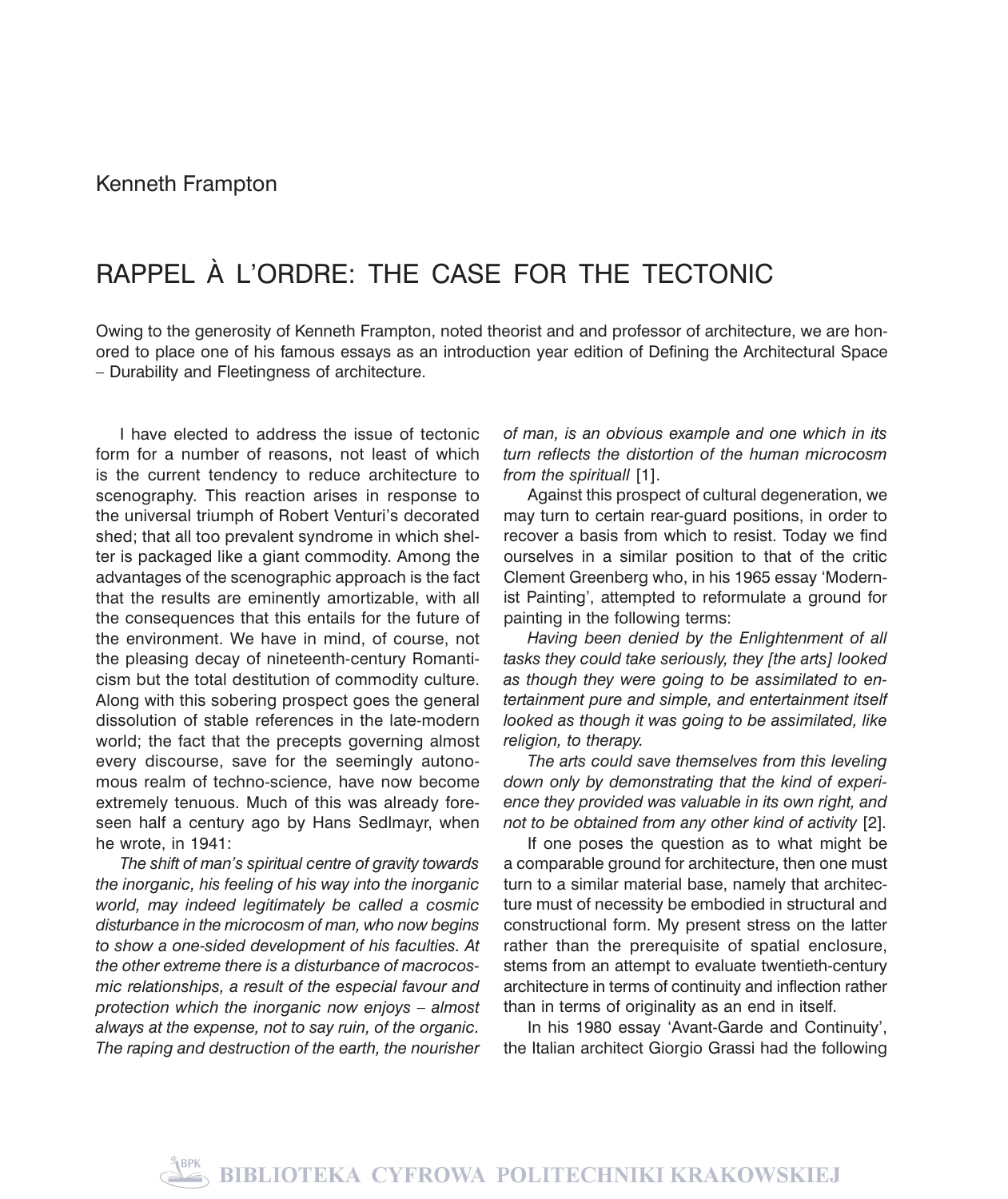comment to make about the impact of avant-gardist art on architecture:

*... as far as the vanguards of the Modern Movement are concerned, they invariably follow in the wake of the figurative arts Cubism, Supremalism, Neoplasticism, etc., are all forms of investigation born and developed in the realm of the figurative arts, and only as a second thought carried over into architecture as well. It is actually pathetic to see the architects of that 'heroic' period and the best among them, trying with difficulty to accommodate themselves to these 'isms'; experimenting in a perplexed manner because of their fascination with the new doctrines, measuring them, only later to realize their ineffectuality*... [3].

While it is disconcerting to have to recognize that there may well be a fundamental break between the figurative origins of abstract art and the constructional basis of tectonic form, it is, at the same time, liberating to the extent that it affords a point from which to challenge spatial invention as an end in itself: a pressure to which modern architecture has been unduly subject. Rather than join in a recapitulation of avant-gardist tropes or enter into historicist pastiche or into the superfluous proliferation of sculptural gestures – all of which have an arbitrary dimension to the degree that they are based in neither structure nor in construction – we may return instead to the structural unit as the irreducible essence of architectural form.

Needless to say, we are not alluding here to mechanical revelation of construction but rather to a potentially poetic manifestation of structure in the original Greek sense of *poesis* as an act of making and revealing. While I am well aware of the conservative connotations that may be ascribed to Grassi's polemic, his critical perceptions none the less cause us to question the very idea of the new, in a moment that oscillates between the cultivation of a resistant culture and a descent into value-free aestheticism. Perhaps the most balanced assessment of Grassi has been made by the Catalan critic lgnasi Solà Morales, when he wrote:

*Architecture is posited as a craft, that is to say, as the practical application of established knowledge through rules of the different levels of intervention. Thus, no notion of architecture as problem-solving, as innovation, or as invention ex novo, is present in Grassi's thinking, since he is interested in showing the permanent, the evident, and the given character of knowledge in the making of architecture.*

*…The work of Grassi is born of a reflection upon the essential resources of discipline, and it focuses upon specific media which determine not only aesthetic choices but also the ethical content of its cultural contribution. Through these channels of ethical and political will, the concern of the Enlightenment... becomes enriched in its most critical tone. It is not solely the superiority of reason and the analysis of form which are indicated, but rather, the critical role (in the Kantian sense of the term) that is, the judgement of values, the very lack of which is felt in society today... In the sense that his architecture is a meta-language, a reflection on the contradictions of its own practice, his work acquires the appeal of something that is both frustrating and noble...* [4].

The dictionary definition of the term 'tectonic' to mean 'pertaining to building or construction in general; constructional, constructive used especially in reference to architecture and the kindred arts', is a little reductive to the extent that we intend not only the structural component *in se* but also the formal amplification of its presence in relation to the assembly of which it is a part. From its conscious emergence in the middle of the nineteenth century with the writings of Karl Bötticher and Gottfried Semper, the term not only indicates a structural and material probity but also a poetics of construction, as this may be practised in architecture and the related arts.

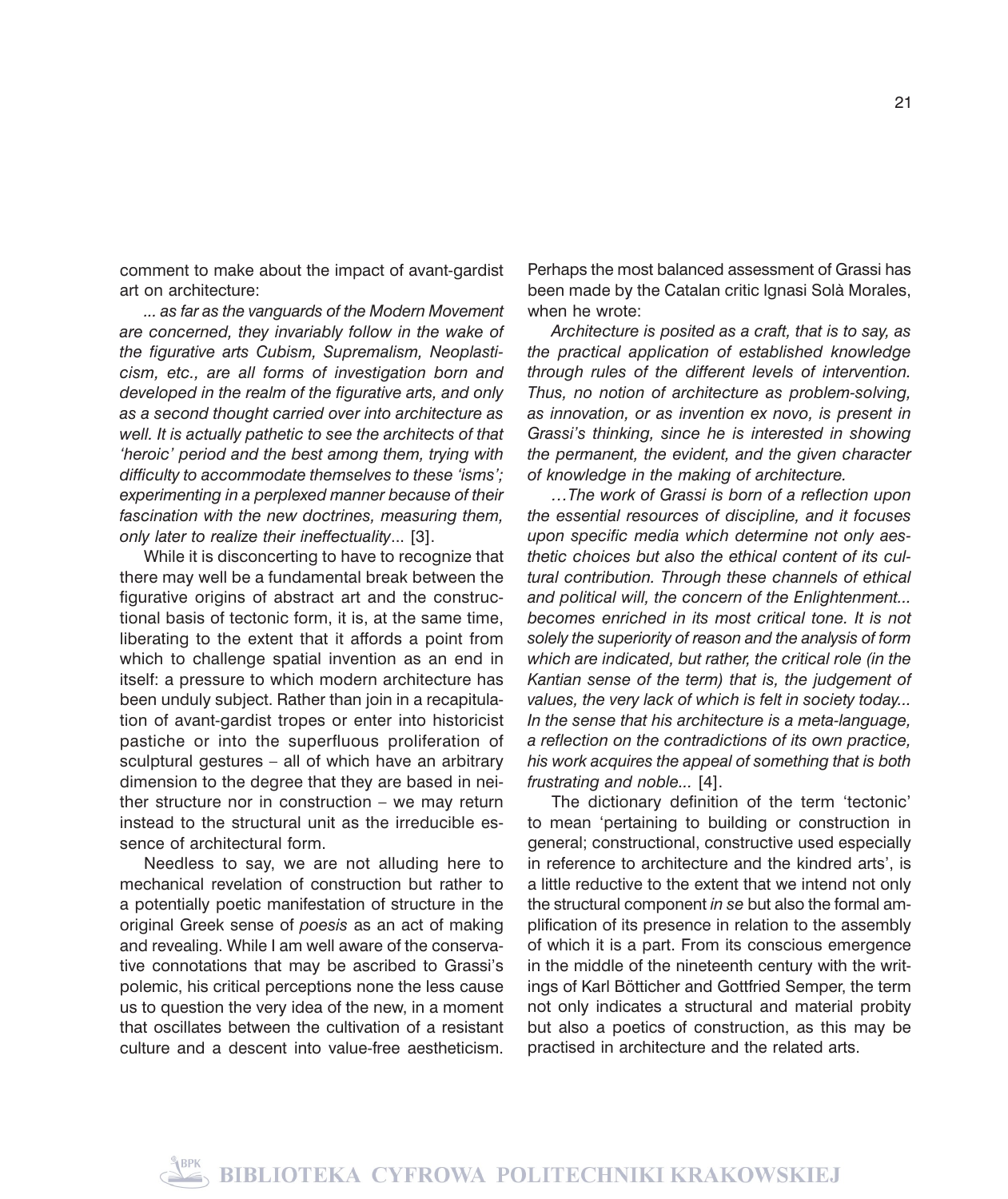The Doric Order from Lafever's *The Modern Builder's Guide*, 1983. According to Karl Bötticher's theory the *Kunstform* is the fluting and the *Kernform* is the body of the column





22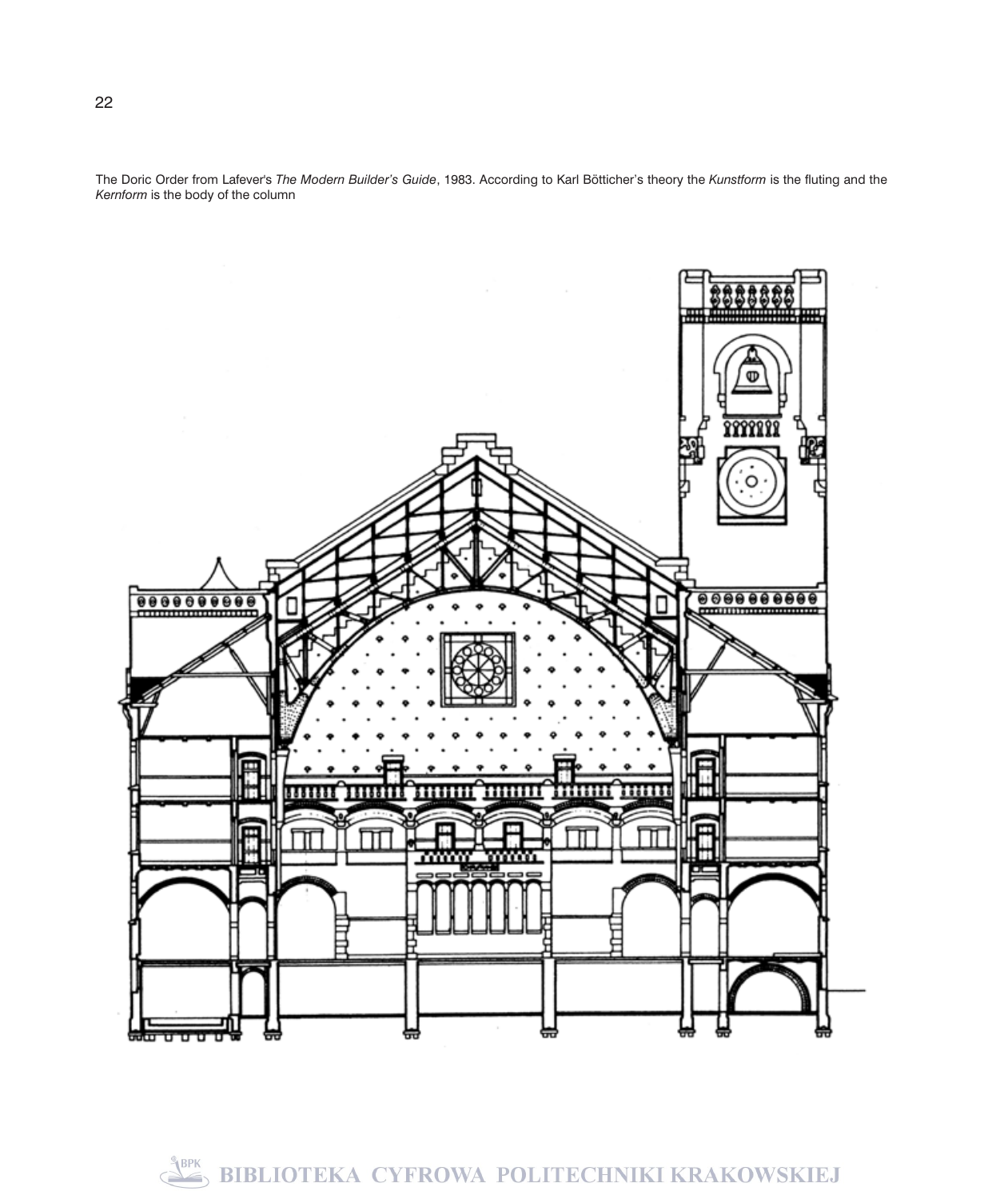The beginnings of the Modern, dating back at least two centuries, and the much more recent advent of the Post-modern, are inextricably bound up with the ambiguities introduced into Western architecture by the primacy given to the scenographic in the evolution of the bourgeois world.

However, building remains essentially tectonic rather than scenographic in character and it may be argued that it is first and foremost an act of construction rather than a discourse predicated on the surface, volume and plan, to cite Le Corbusier's 'Three Reminders to Architects'. Thus one may assert that building is *ontological* rather than *representational* in character and that built form is a presence rather than something standing for an absence. In Martin Heidegger's terminology we may think of it as a 'thing' rather than a 'sign'. I have chosen to engage with this theme because I believe it is necessary for architects to reposition themselves given that the predominant tendency today is to reduce all architectural expression to the status of commodity culture. In as much as such resistance has little chance of being widely accepted, a 'rearguard' posture would seem to be an appropriate stance to adopt rather than the dubious assumption that it is possible to continue with the perpetuation of avant-gardism. Despite its concern for structure, an emphasis on tectonic form does not necessarily favour either Constructivism or Deconstructivism. In this sense it is astylistic. Moreover it does not seek its legitimacy in science, literature or art.

Greek in origin, the term *tectonic* derives from the term *tekton*, signifying carpenter or builder. This in turn stems from the Sanskrit *taksan*, referring to the craft of carpentry and to the use of the axe. Remnants of a similar term can also be found in Vedic, where it refers to carpentry. In Greek it appears in Homer, where it again alludes to carpentry and to the art of construction in general. The poetic connotation of the term first appears in Sappho where the *tekton*, the carpenter, assumes the role of the poet. This meaning undergoes further evolution as the term passes from being something specific and physical, such as carpentry, to the more generic notion of construction and later to becoming an aspect of poetry. In Aristophanes we even find the idea that it is associated with machination and the creation of false things. This etymological evolution would suggest a gradual passage from the ontological to the representational. Finally, the Latin term *architectus* derives from the Greek *archi* (a person of authority) and *tekton* (a craftsman or builder).

The earliest appearance of the term 'tectonic' in English dates from 1656 where it appears in a glossary meaning 'belonging to building', and this is almost a century after the first English use of the term architect in 1563. In 1850 the German oriental scholar K. O. Muller was to define the term rather rudely, as 'A series of arts which form and perfect vessels, implements, dwellings and places of assembly'. The term is first elaborated in a modern sense with Karl Bötticher's *The Tectonic of the Hellenes* of 1843–52 and with Gottfried Semper's essay 'The Four Elements of Architecture' of the same year. It is further developed in Semper's unfinished study, *Style in the Technical and Tectonic Arts or Practical Aesthetic*, published between 1863 and 1868.

The term 'tectonic' cannot be divorced from the technological, and it is this that gives it a certain ambivalence. In this regard it is possible to identify three distinct conditions: 1) the *technological object*, which arises directly out of meeting an instrumental need; 2) the *scenographic object*, which may be used equally to allude to an absent or hidden element; and 3) the *tectonic object*, which appears in two modes. We may refer to these modes as the *ontological* and *representational* tectonic. The first involves a constructional element that is shaped so as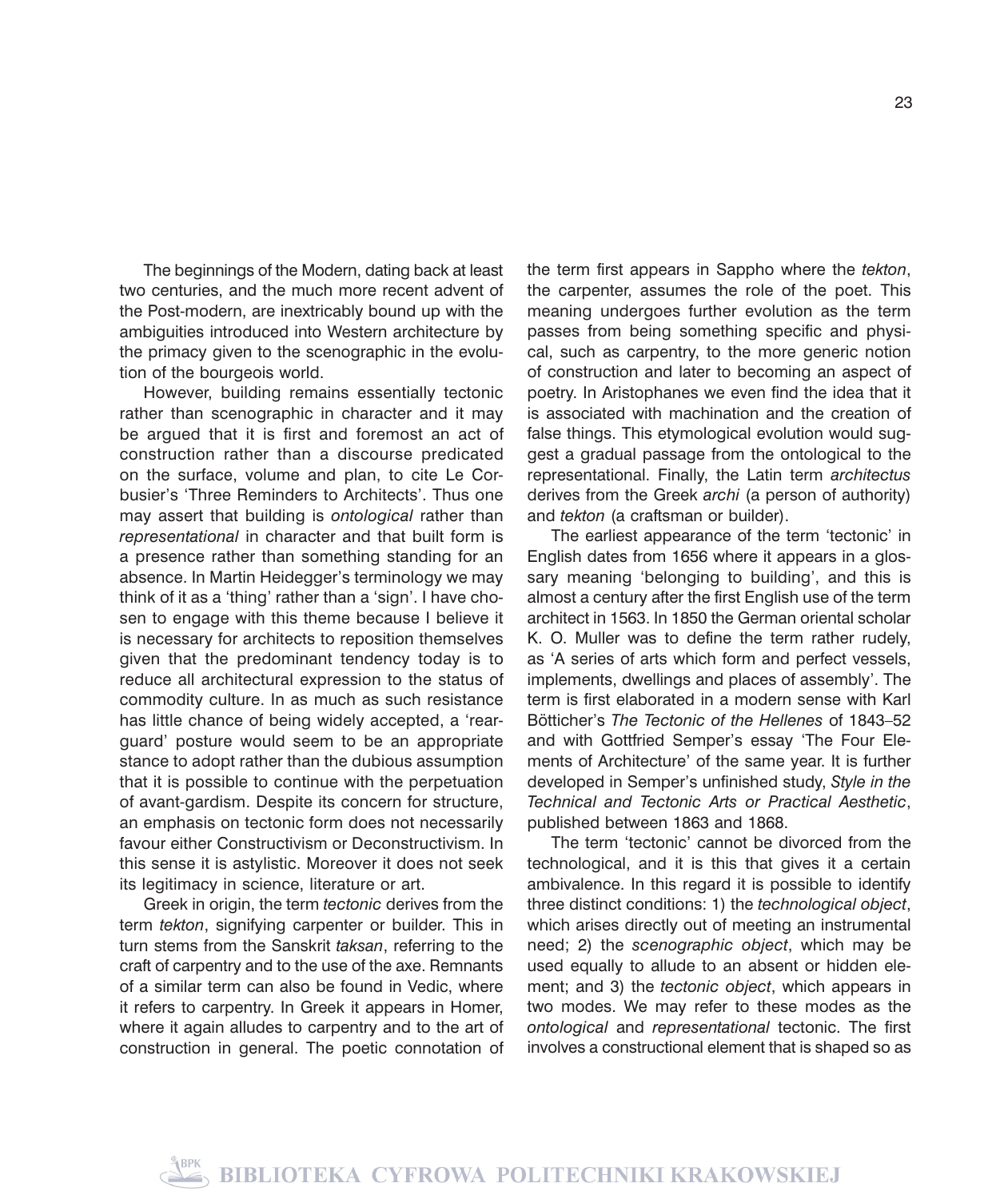to emphasize its static role and cultural status. This is the tectonic as it appears in Bötticher's interpretation of the Doric column. The second mode involves the representation of a constructional element which is present, but hidden. These two modes can be seen as paralleling the distinction that Semper made between the *structural-technical* and the *structural-symbolic*.

Aside from these distinctions, Semper was to divide built form into two separate material procedures: into the *tectonics* of the frame, in which members of varying lengths are conjoined to encompass a spatial field; and the *stereotomics* of compressive mass that, while it may embody space, is constructed through the piling up of identical units (the term *stereotomics* deriving from the Greek term for solid, *stereos* and cutting, -*tomia*). In the first case, the most common material throughout history has been wood or its textual equivalents such as bamboo, wattle and basketwork. In the second case, one of the most common materials has been brick, or the compressive equivalent of brick such as rock, stone or rammed earth and later, reinforced concrete. There have been significant exceptions to this division, particularly where, in the interest of permanence, stone has been cut, dressed and erected in such a way as to assume the form and function of a frame.

While these facts are so familiar as to hardly need repetition, we tend to be unaware of the ontological consequences of these differences; that is to say, of the way in which framework tends towards the aerial and the dematerialization of mass, whereas the mass form is telluric, embedding itself ever deeper into the earth. The one tends towards light and the other towards dark. These gravitational opposites, the immateriality of the frame and the materiality of the mass, may be said to symbolize the two cosmological opposites to which they aspire: the sky and the earth.

Despite our highly secularized techno-scientific age, these polarities still largely constitute the experiential limits of our lives. It is arguable that the practice of architecture is impoverished to the extent that we fail to recognize these transcultural values and the way in which they are latent in all structural form. Indeed, these forms may serve to remind us, after Heidegger, that inanimate objects may also evoke 'being', and that through this analogy to our own corpus, the body of a building may be perceived as though it were literally a physique. This brings us back to Semper's privileging of the joint as the primordial tectonic element, as the fundamental nexus around which building comes into being, that is to say, comes to be articulated as a presence in itself.

Semper's emphasis on the joint implies that fundamental syntactical transition may be expressed as one passes from the *stereotomic* base to the *tectonic* frame, and that such transitions constitute the very essence of architecture. They are the dominant constituents whereby one culture of building differentiates itself from the next.

There is a spiritual value residing in the 'thingness' of the constructed object, so much so that the generic joint becomes a point of ontological condensation rather than a mere connection. The work of Carlo Scarpa would seem to exemplify this attribute.

The first volume of the fourth edition of Karl Bötticher's *Tektonik der Hellenen* appeared in 1843, two years after Schinkel's death in 1841. This publication was followed by three subsequent volumes which appeared at intervals over the next decade, the last appearing in 1852, the year of Semper's 'Four Elements of Architecture'. Bötticher elaborated the concept of the tectonic in a number of significant ways. At one level he envisaged a conceptual *juncture*, which came into being through the appropriate interlocking of constructional elements. Simultaneously articulated and integrated, these conjunctions were seen as constituting the body-

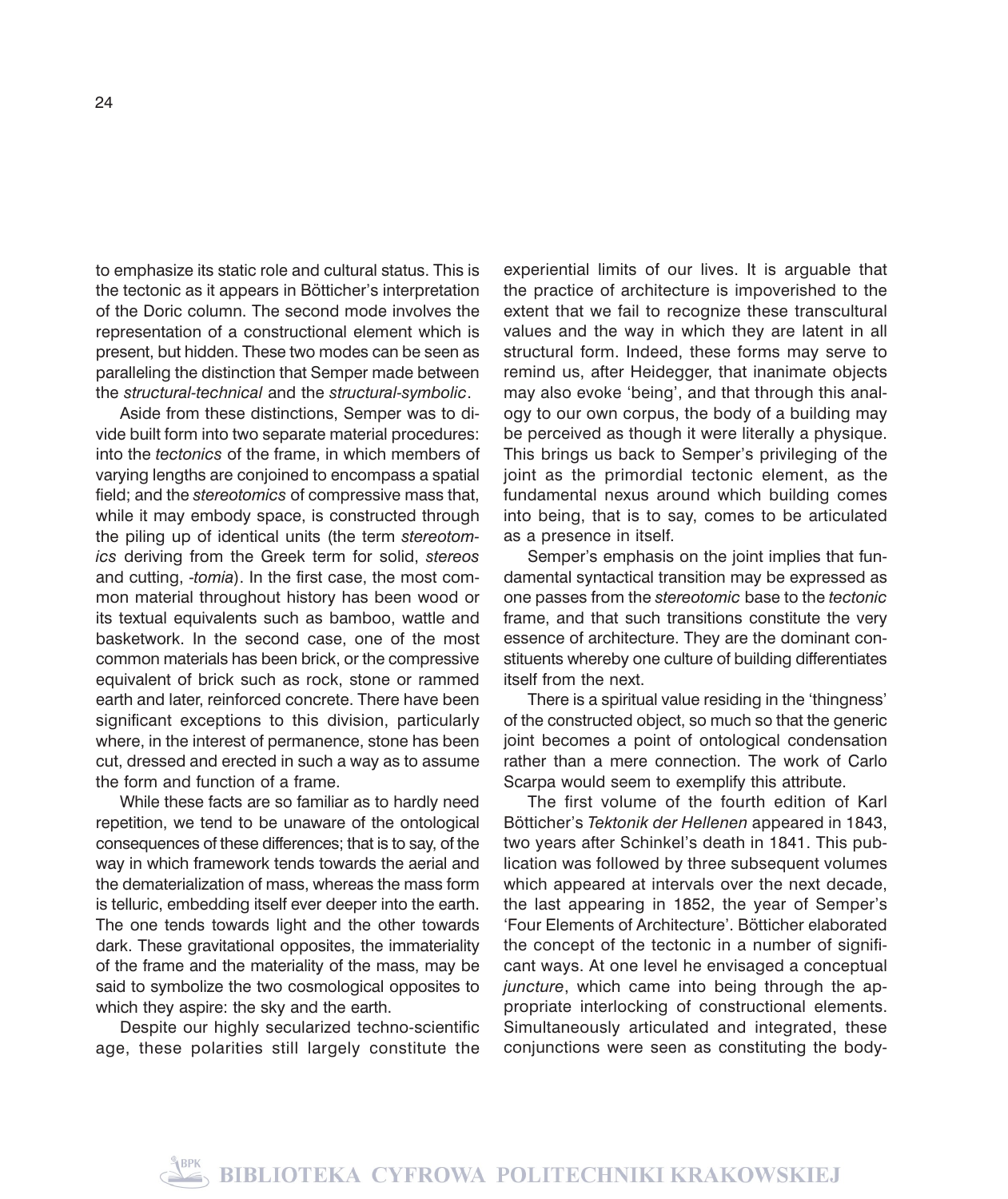form, the *Körperbilden* of the building that not only guaranteed its material finish, but also enabled this function to be recognized as a symbolic form. At another level, Bötticher distinguished between the *Kernform* or nucleus and the *Kunstform* or decorative cladding, the latter having the purpose of representing and symbolizing the institutional status of the work. According to Bötticher, this shell or revetment had to be capable of revealing the inner essence of the tectonic nucleus. At the same time Bötticher insisted that one must always try to distinguish between the indispensable structural form and its enrichment, irrespective of whether the latter is merely the shaping of the technical elements – as in the case of the Doric column, or the cladding of its basic form with revetment. Semper will later adapt this notion of *Kunstform* to the idea of *Bekleidung*, that is to say, to the concept of literally 'dressing' the fabric of a structure.

Bötticher was greatly influenced by the philosopher Josef von Schelling's view that architecture transcends the mere pragmatism of building by virtue of assuming symbolic significance. For Schelling and Bötticher alike, the inorganic had no symbolic meaning, hence structural form could only acquire symbolic value by virtue of its capacity to engender analogies between tectonic and organic form. However, any kind of direct imitation of natural form was to be avoided since both men held the view that architecture was an imitative art only in so far as it imitated itself. This view tends to corroborate Grassi's contention that architecture has always been distanced from the figurative arts, even if its form can be seen as paralleling nature. In this capacity architecture simultaneously serves both as a metaphor of, and as a foil to, the naturally organic. In tracing this thought retrospectively, one may cite Semper's 'Theory of Formal Beauty' of 1856 in which he no longer grouped architecture with painting and sculpture as a plastic art, but with dance and music as a cosmic art, as an ontological world-making art rather than as representational form. Semper regarded such arts as paramount not only because they were symbolic but also because they embodied man's underlying erotic-ludic urge to strike a beat, to string a necklace, to weave a pattern, and thus to decorate according to rhythmic law.

Semper's 'Four Elements of Architecture' brings the discussion full circle in as much as Semper added a specific anthropological dimension to the idea of tectonic form. Semper's theoretical schema constitutes a fundamental break with the 400-year-old humanist formula of *utilitas*, *firmitas*, *venustas* that first served as the intentional triad of Roman architecture and then as the underpinning of post-Vitruvian architectural theory. Semper's radical reformulation stemmed from his seeing a model of a Caribbean hut in the Great Exhibition of 1851. The empirical reality of this simple shelter caused Semper to reject Laugier's primitive hut, adduced in 1753 as the primordial form of shelter with which to substantiate the pedimented paradigm of Neoclassical architecture. Semper's 'four elements' countermanded this hypothetical assumption and asserted instead an anthropological construct comprising: 1) a hearth, 2) an earthwork, 3) a framework and a roof, and 4) an enclosing membrane. While Semper's elemental model repudiated Neoclassical authority it none the less gave primacy to the frame over the load-bearing mass. At the same time, Semper's fourpart thesis recognized the primary importance of the earthwork, that is to say, of a telluric mass that serves in one way or another to anchor the frame or the wall, or *Mauer*, into the site.

This marking, shaping and preparing of ground by means of an earthwork had a number of theoretical ramifications. On the one hand, it isolated the enclosing membrane as a differentiating act, so that the *textual* could be literally identified with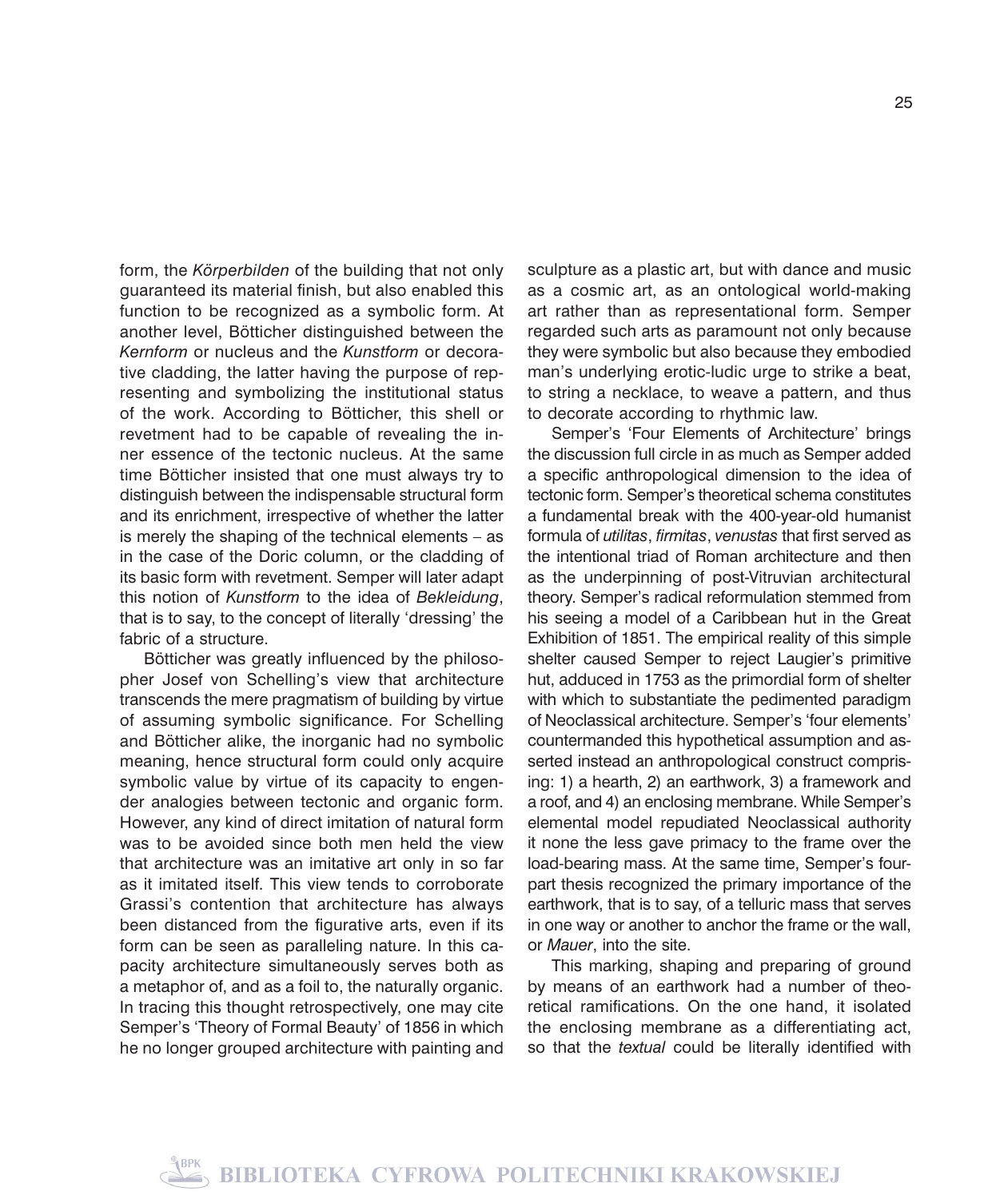1. Gottfried Semper, drawing of a Caribbean hut exemplifying the "four elements": structure and roof, podium, hearth, and infill wall, 1851 2. Hendric Petrus Berlage, Stock Exchange, Amsterdam, 1897–1904, cross-section

3. Reconstruction of a typical medieval Town from Karl Gruber's *Die Gestalt der Dutscher Stadt*, 1937. The image shows the difference between the heavyweight monument al architecture and the lightweight residential fabric





**BIBLIOTEKA CYFROWA POLITECHNIKI KRAKOWSKIEJ**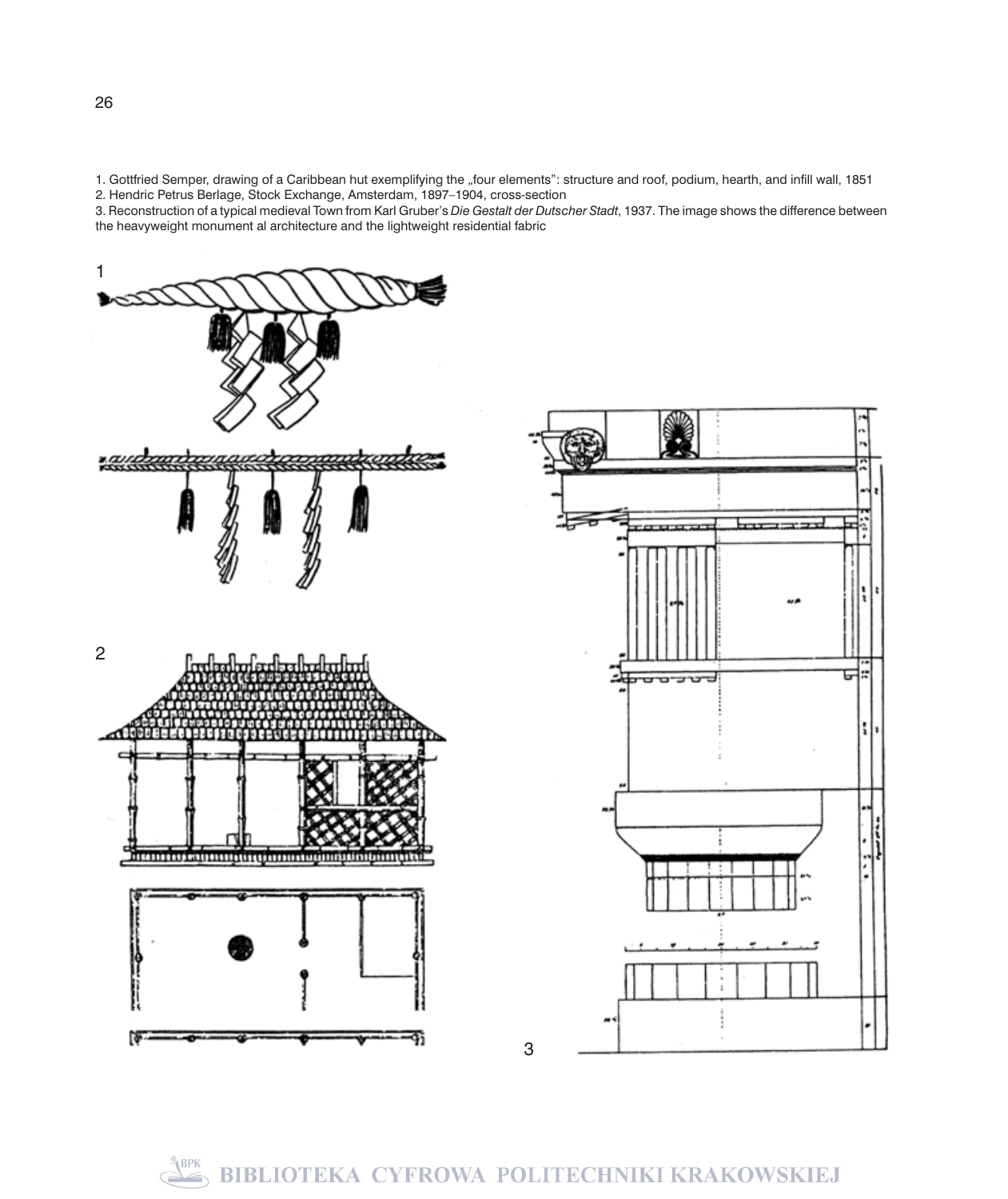the proto-linguistic nature of textile production that Semper regarded as the basis of all civilization. On the other hand, as Rosemary Bletter has pointed out, by stressing the earthwork as the fundamental basic form, Semper gave symbolic import to a non-spatial element, namely, the hearth, which was invariably an inseparable part of the earthwork. The term 'breaking ground' and the metaphorical use of the word 'foundation' are both obviously related to the primacy of the earthwork and the hearth.

In more ways that one Semper grounded his theory of architecture in a phenomenal element having strong social and spiritual connotations. For Semper the hearth's origin was linked to that of the altar, and as such it was the spiritual nexus of architectural form. The hearth bears within itself connotations in this regard. It derives from the Latin verb *aedificare* which in its turn is the origin of the English word *edifice*, meaning literally 'to make a hearth'. The latent institutional connotations of both hearth and edifice are further suggested by the verb *to edify*, which means to educate, strengthen and instruct.

Influenced by the linguistic and anthropological insights of his age, Semper was concerned with the etymology of building. Thus he distinguished the massivity of a fortified stone wall, as indicated by the term *Mauer*, from the light frame and in-fill – wattle and daub, say – of medieval domestic building, for which the term *Wand* is used. This fundamental distinction has been nowhere more graphically expressed than in Karl Gruber's reconstruction of a medieval German town. Both *Mauer* and *Wand* reduce to the word 'wall' in English, but the latter in German is related to the word for dress, *Gewand*, and to the term *Winden*, which means to embroider. In accordance with the primacy that he gave to textiles, Semper maintained that the earliest basic structural artefact was the knot, which predominates in nomadic building form – especially in the Bedouin tent and its textile interior. There are

etymological connotations residing here of which Semper was fully aware, above all, the connection between *knot* and *joint*, the former being in German *die Knoten* and the latter *die Verbindung*, which may be literally translated as 'the binding'. All this evidence tends to support Semper's contention that the ultimate constituent of the art of building is the joint.

The primacy that Semper accorded to the knot seems to be supported by Gunter Nitschke's research into Japanese binding and unbinding rituals as set forth in his seminal essay 'Shime' of 1974 [5]. In Shinto culture these proto-tectonic binding rituals constitute agrarian renewal rites. They point at once to that close association between building, dwelling, cultivating and being that was remarked on by Martin Heidegger in his essay 'Building, Dwelling, Thinking' of 1954.

Semper's distinction between *tectonic* and *stereotomic* returns us to theoretical arguments recently advanced by the Italian architect Vittorio Gregotti, who proposes that the marking of ground, rather than the primitive hut, is the primordial tectonic act. In his 1983 address to the New York Architectural League, Gregotti stated:

*...the worst enemy of modern architecture is the idea of space considered solely in terms of its economic and technical exigencies indifferent to the idea of the site.*

*The built environment that surrounds us is, we believe, the physical representation of its history, and the way in which it has accumulated different levels of meaning to form the specific quality of the site,* not *just for what it appears to be, in perceptual terms, but for what it is in structural terms.*

*Geography is the description of how the signs of history have become forms, therefore the architectural project is charged with the task of revealing the essence of the geo-environmental context through the transformation of form. The environment is therefore not a system in which to dissolve architecture. On*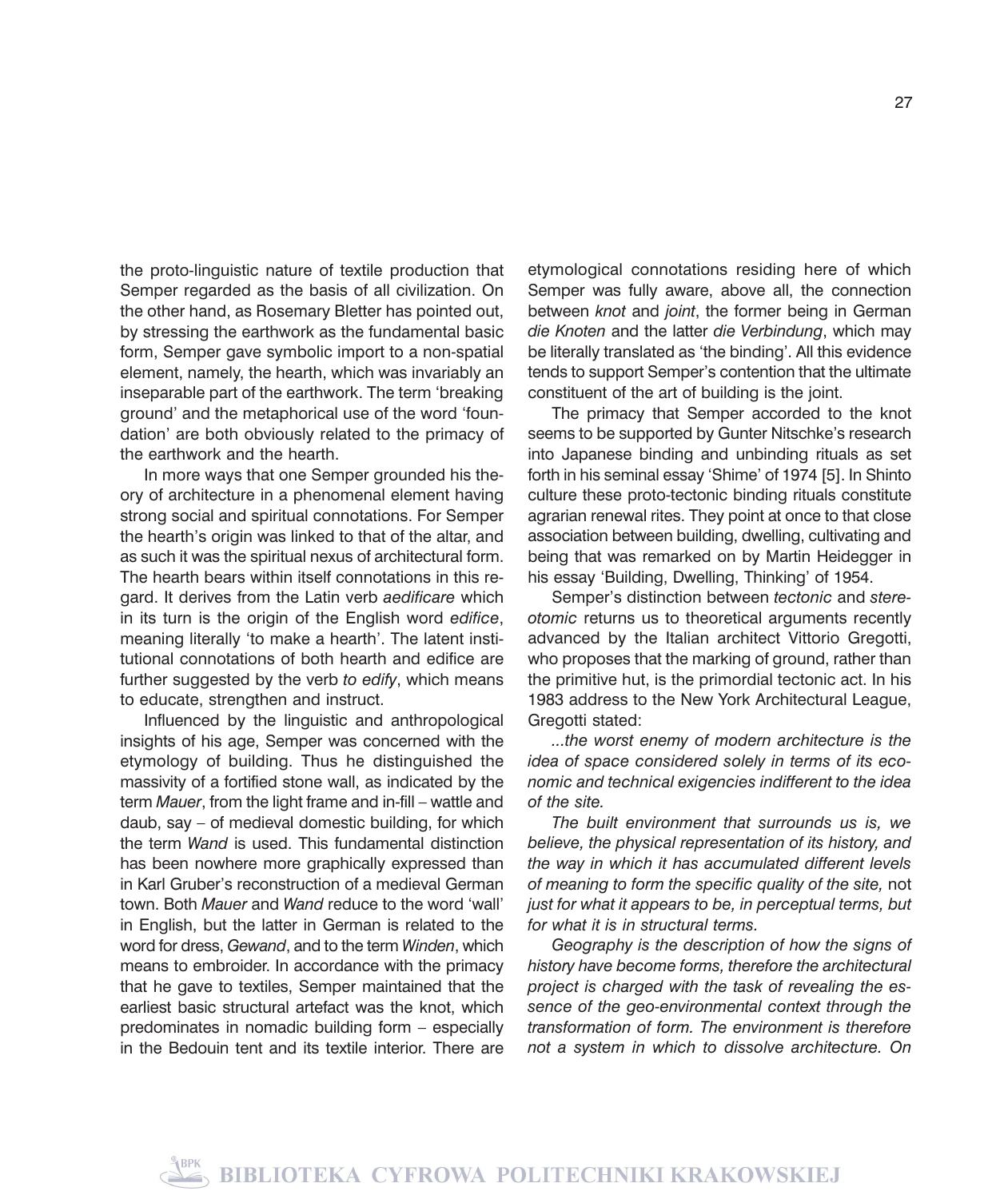*the contrary, it is the most important material from which to develop the project. Indeed, through the concept of the site and the principle of settlement, the environment becomes the essence of architectural production. From this vantage point, new principles and methods can be seen for design.*

*Principles and methods that give precedence to the siting in a specific area [sic]. This is an act of knowledge of the context* that comes out of its architectural modification *[my emphasis]. The origin of architecture is not the primitive hut, the cave or the mythical Adam 's House in Paradise'. Before transforming a support into a column, a roof into a tympanum, before placing stone on stone, man placed a stone on the ground to recognize a site in the midst of an unknown universe, in order to take account of it and modify it. As with every act of assessment, this one required radical moves and apparent simplicity. From this point of view, there are only two important attitudes to the context. The tools of the first are mimesis, organic imitation and the display of complexity. The tools of the second are the assessment of physical relations, formal definition and the interiorization of complexity* [6].

With the tectonic in mind it is possible to posit a revised account of the history of modern architecture, for when the entire trajectory is reinterpreted through the lens of *techne* certain patterns emerge and others recede. Seen in this light a tectonic impulse may be traced across the century, uniting diverse works irrespective of their different origins. In this process well-known affinities are further reinforced, while others recede and hitherto unremarked connections emerge asserting the importance of criteria that lie beyond superficial stylistic differences. Thus for all their stylistic idiosyncrasies a very similar level of tectonic articulation patently links Hendrik Petrus Berlage's Stock Exchange of 1897–1904 to Frank Lloyd Wright's Larkin Building of 1904 and Herman Hertzberger's Centraal Beheer office complex of 1968–72. In each instance there is a similar concatenation of span and support that amounts to a tectonic syntax in which gravitational force passes from purlin to truss, to pad stone, to corbel, to arch, to pier and abutment. The technical transfer of this load passes through a series of appropriately articulated transitions and joints. In each of these works the constructional articulation engenders the spatial subdivision and vice versa, and this same principle may be found in other works of this century possessing quite different stylistic aspirations. Thus we find a comparable concern for the revealed joint in the architecture of both Auguste Perret and Louis Kahn. In each instance the joint guarantees the probity and presence of the overall form while alluding to distinct different ideological and referential antecedents. Thus, where Perret looks back to the structurally rationalized classicism of the Greco-Gothic ideal, dating back in France to the beginning of the eighteenth century, Kahn evokes a 'timeless archaism', at once technologically advanced but spiritually antique.

The case can be made that the prime inspiration behind all this work stemmed as much from Eugene Viollet-le-Duc as from Semper, although clearly Wright's conception of built form as a petrified fabric writ large, most evident in his textile block houses of the Twenties, derives directly from the cultural priority that Semper gave to textile production and to the knot as the primordial tectonic unit. It is arguable that Kahn was as much influenced by Wright as by the Franco–American Beaux-Arts line, stemming from Viollet-le-Duc and the Ecole des Beaux-Arts. This particular genealogy enables us to recognize the links tying Kahn's Richards' Laboratories of 1961 back to Wright's Larkin Building. In each instance there is a similar 'tartan', textile-like preoccupation with dividing the enclosed volume and its various appointments into *servant* and *served* spaces.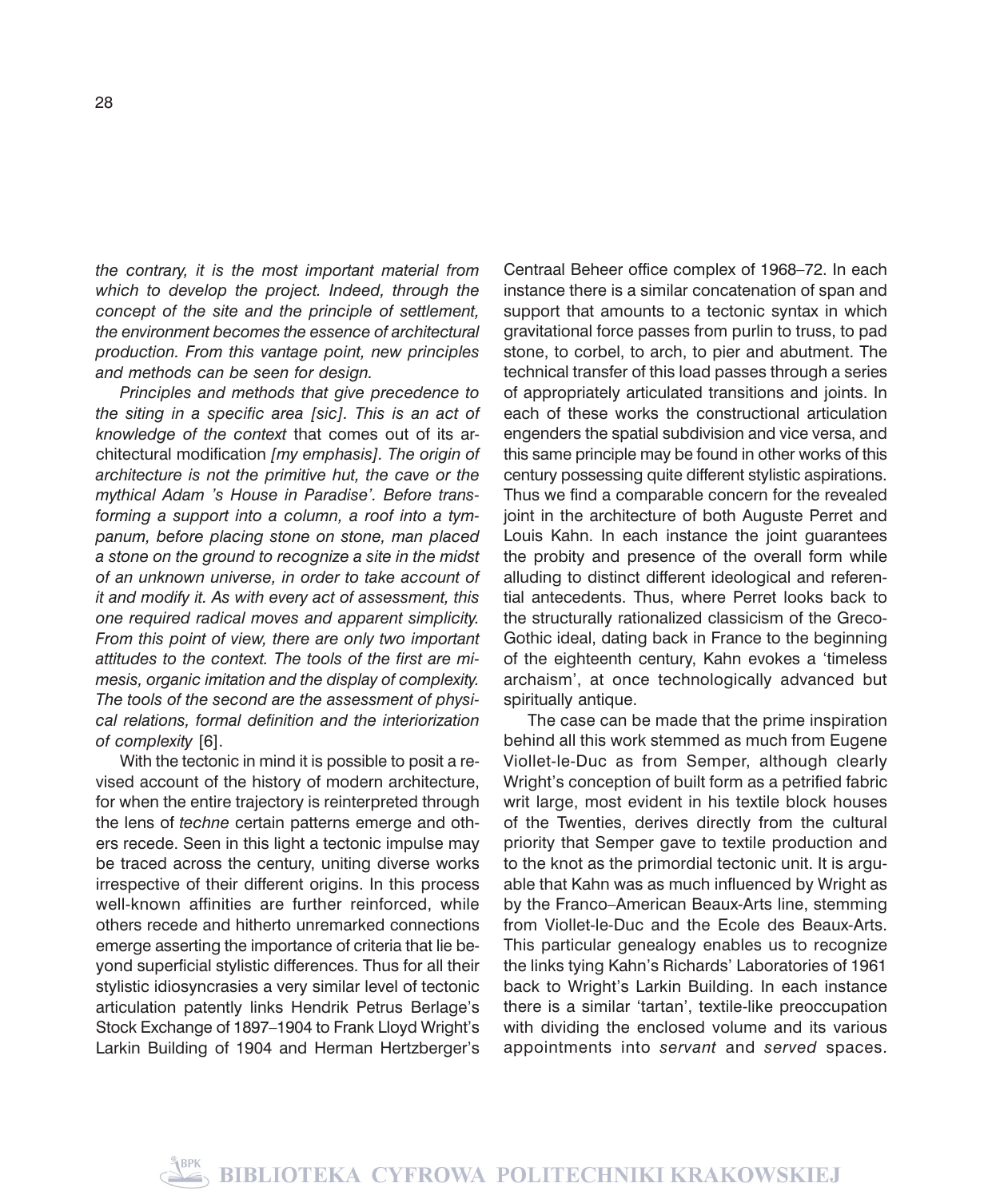In addition to this there is a very similar concern for the *expressive rendering of mechanical services* as though they were of the same hierarchic importance as the structural frame. Thus the monumental brick ventilation shafts of the Richards' Laboratories are anticipated, as it were, in the hollow, ducted, brick bastions that establish the four-square monumental corners of the Larkin Building. However dematerialized, there is a comparable discrimination between servant and served spaces in Norman Foster's Sainsbury Centre of 1978, combined with a similar penchant for the expressive potential of mechanical services. And here again we encounter further proof that the tectonic in the twentieth century cannot concern itself only with structural form.

Wright's highly tectonic approach and the influence of this on the later phases of the Modern Movement have been underestimated, for Wright is surely the primary influence behind such diverse European figures as Carlo Scarpa, Franco Albini, Leonardo Ricci, Gino Valle and Umberto Riva, to cite only the Italian Wrightian line. A similar Wrightian connection runs through Scandinavia and Spain, serving to connect such diverse figures as Jørn Utzon, Javier Sáenz de Oíza and most recently Rafael Moneo, who as it happens was a pupil of both.

Something has to be said of the crucial role played by the joint in the work of Scarpa and to note the syntactically tectonic nature of this architecture. This dimension has been brilliantly characterized by Marco Frascari in his essay on the mutual reciprocity of 'constructing' and 'construing':

*Technology is a strange word. It has always been difficult to define its semantic realm. Through the changes in meaning, at different times and in different places, of the word 'technology' into its original components of* techne *and* logos*, it is possible to set up a mirror-like relationship between the* techne *of* logos *and the* logos *of* techne*. At the time of the*  *Enlightenment the rhetorical* techne *of* logos *was replaced by the scientfic* logos *of* techne*. However, in Scarpa's architecture this replacement did not take place. Technology is present with both the forms in a chiastic quality. Translating this chiastic presence into a language proper to architecture is like saying that there is no construction without a construing, and no construing without a construction* [7].

Elsewhere Frascari writes of the irreducible importance of the joint not only for the work of Scarpa but for all tectonic endeavours. Thus we read in a further essay entitled 'The Tell-the-Tale Detail':

*Architecture is an art because it is interested not only in the original need for shelter but also in putting together spaces and materials, in the meaningful manner. This occurs through formal and actual joints. The joint, that is the fertile detail, is the place where both the construction and the construing of architecture takes place. Furthermore, it is useful to complete our understanding of this essential role of the joint as the place of the process of signification to recall that the meaning of the original Indo-European root of the word art is joint...* [8].

If the work of Scarpa assumes paramount importance for stress on the joint, the seminal value of Utzon's contribution to the evolution of modern tectonic form resides in his reinterpretation of Semper's 'four elements'. This is particularly evident in all his 'pagoda/podium' pieces, which invariably break down into the earthwork and the surrogate hearth, embodied in the podium, and into the roof and the textile-like in-fill, to be found in the form of the 'pagoda' – irrespective of whether this crowning roof element comprises a shell vault or a folded slab (as in the Sydney Opera House of 1973 and the Bagsvaerd Church of 1976). It says something for Moneo's apprenticeship under Utzon that a similar articulation of earth – work and roof is evident in his Roman archaeological museum completed in Merida, Spain in 1986.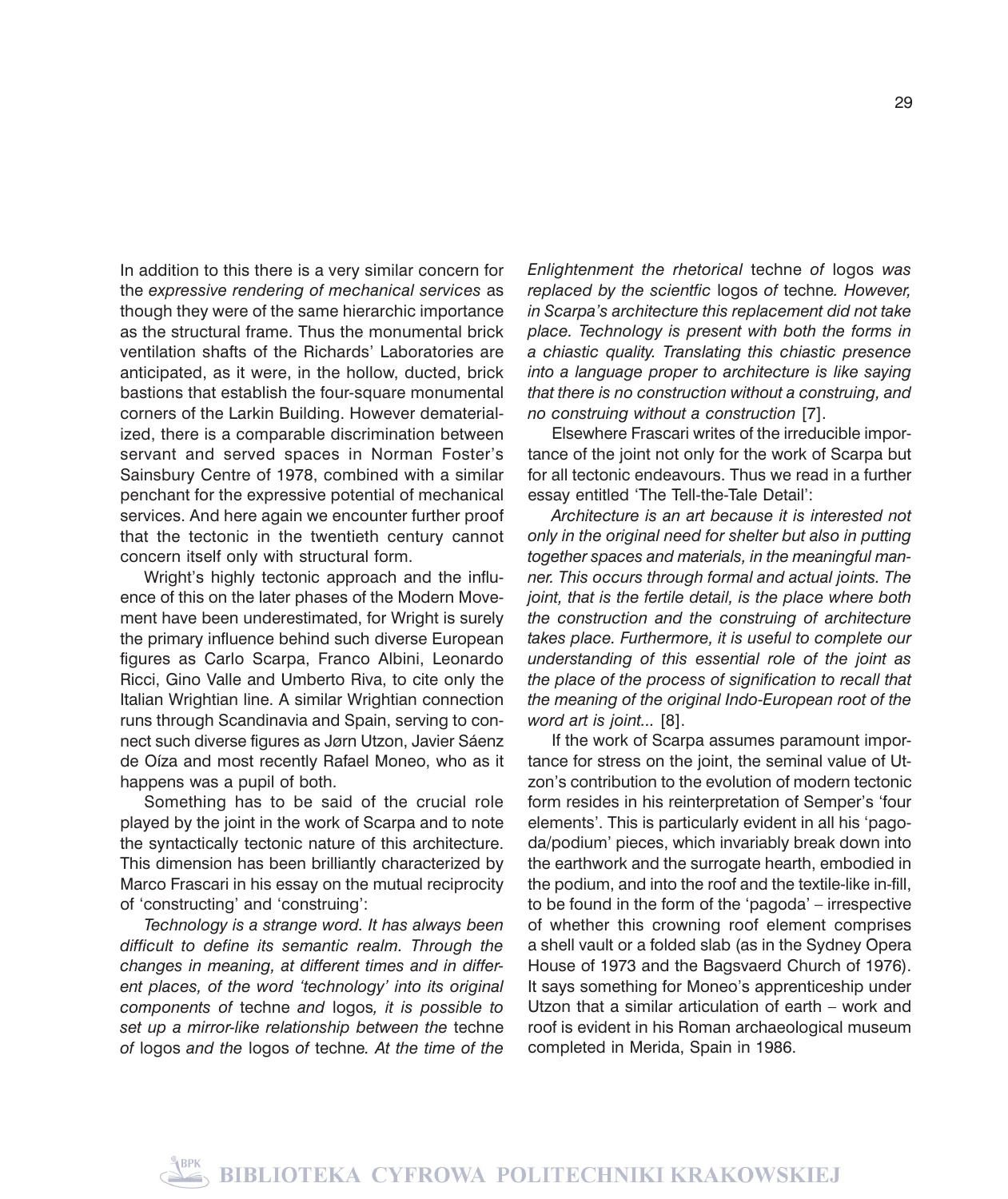*Shime-nawa*, traditional apotropaic Shinto signs in bound rice straw and paper.



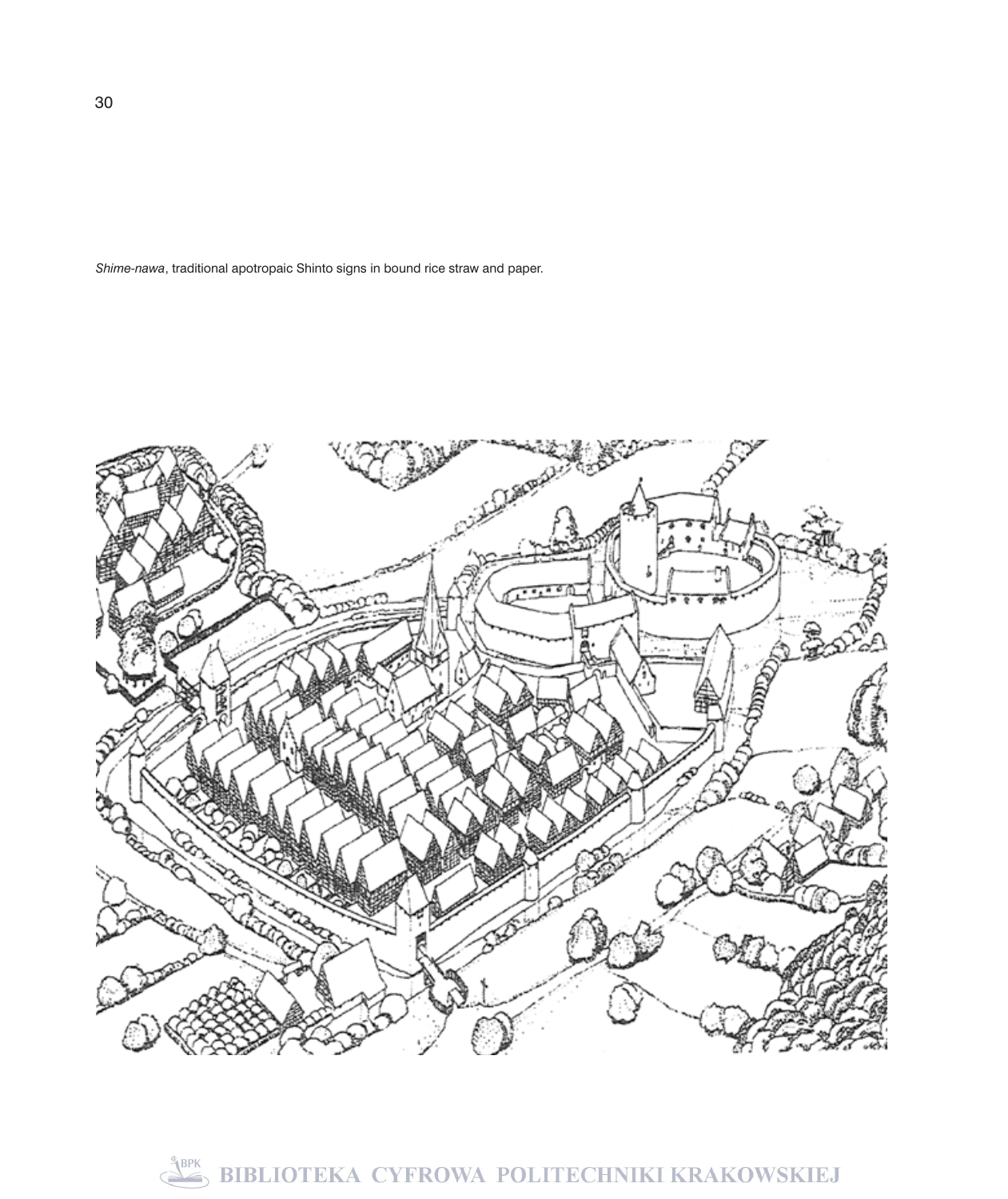As we have already indicated, the tectonic lies suspended between a series of opposites, above all between the *ontological* and the *representational*. However, other dialogical conditions are involved in the articulation of tectonic form, particularly the contrast between the culture of the heavy-*stereotomics*, and the culture of the light-*tectonics*. The first implies load-bearing masonry and tends towards the earth and opacity. The second implies the dematerialized A-frame and tends towards the sky and translucence. At one end of this scale we have Semper's earthwork reduced in primordial times, as Gregotti reminds us, to the marking of ground. At the other end we have the ethereal, dematerialized aspirations of Joseph Paxton's Crystal Palace, that which Le Corbusier once described as the victory of light over gravity. Since few works are absolutely the one thing or the other, it can be claimed that the poetics of construction arise, in part, out of the inflection and positionings of the tectonic object. Thus the earthwork extends itself upwards to become an arch or a vault, or alternatively withdraws first to become the cross-wall support for a simple lightweight span and then to become a podium, elevated from the earth, on which an entire framework takes its anchorage. Other contrasts serve to articulate this dialogical movement further – such as smooth versus *rough* at the level of material (see Adrian Stokes's study *Smooth and Rough*, 1951), or *dark* versus *light* at the level of illumination. Finally, something has to be said about the signification of the 'break' or the 'dis-joint' as opposed to the signification of the joint. I am alluding to that point at which things break against each other rather than connect: that significant fulcrum at which one system, surface or material abruptly ends to give way to another. Meaning may be thus encoded through the interplay between 'joint' and 'break', and in this regard rupture may have just as much meaning as connection. Such considerations sensitize the architecture to the semantic risks that attend all forms

of articulation, ranging from the over-articulation of joints to the under-articulation of form.

## **Postscript: tectonic form and critical culture**

As Sigfried Giedion was to remark in the introduction to his two-volume study *The Eternal Present*  (1962), among the deeper impulses of modern culture in the first half of this century was a 'transavantgardist' desire to return to the timelessness of a pre-historic past; to recover in a literal sense some dimension of an eternal present, lying outside the nightmare of history and beyond the processal compulsions of instrumental progress. This drive insinuates itself again today as a potential ground from which to resist the commodification of culture. Within architecture the tectonic suggests itself as a mythical category with which to acquire entry to an anti-processal world wherein the 'presencing' of things will once again facilitate the appearance and experience of men. Beyond the aporias of history and progress and outside the reactionary closures of historicism and the neo-avant-garde lies the potential for a *marginal* counter-history. This is the primeval history of the logos to which Vico addressed himself, in his *Nuova Scienza*, in an attempt to adduce the poetic logic of the institution [9]. It is a mark of the radical nature of Vico's thought that he insisted that knowledge is not just the province of objective fact but also a consequence of the subjective, 'collective' elaboration of archetypal myth, that is to say, an assembly of those existential symbolic truths residing in the human experience. The critical myth of the tectonic joint points to just this timeless, time-bound moment, excised from the continuity of time.

This chapter of *Labour, work and architecture: collected essays on architecture and design* was first published in *Architectural Design*, vol. 60, no. 3–4/1990, pp. 19–25.

31

**BIBLIOTEKA CYFROWA POLITECHNIKI KRAKOWSKIEJ**